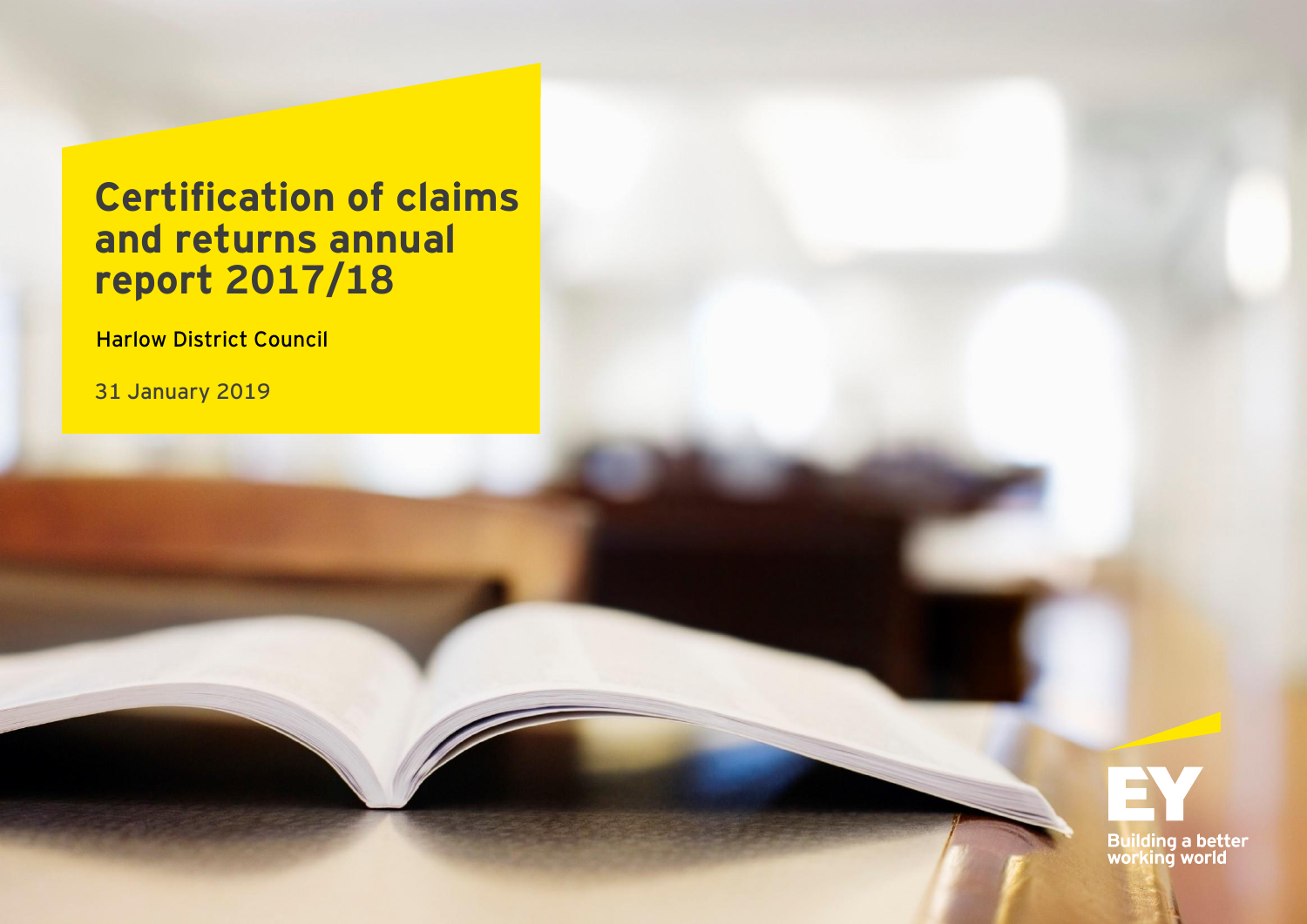# **Contents**



In April 2015 Public Sector Audit Appointments Ltd (PSAA) issued "Statement of responsibilities of auditors and audited bodies". It is available from the via the PSAA website [\(www.PSAA.co.uk\)](http://www.psaa.co.uk/). The Statement of responsibilities serves as the formal terms of engagement between appointed auditors and audited bodies. It summarises where the different responsibilities of auditors and audited bodies begin and end, and what is to be expected of the audited body in certain areas.

The "Terms of Appointment (updated February 2017)" issued by the PSAA sets out additional requirements that auditors must comply with, over and above those set out in the National Audit Office Code of Audit Practice (the Code) and in legislation, and covers matters of practice and procedure which are of a recurring nature.

This report is made solely to the Audit and Standards Committee and management of Harlow District Council in accordance with the statement of responsibilities. Our work has been undertaken so that we might state to the Audit and Standards Committee, and management of Harlow District Council those matters we are required to state to them in this report and for no other purpose. To the fullest extent permitted by law we do not accept or assume responsibility to anyone other than the Audit and Standards Committee, and management of Harlow District Council for this report or for the opinions we have formed. It should not be provided to any third-party without our prior written consent.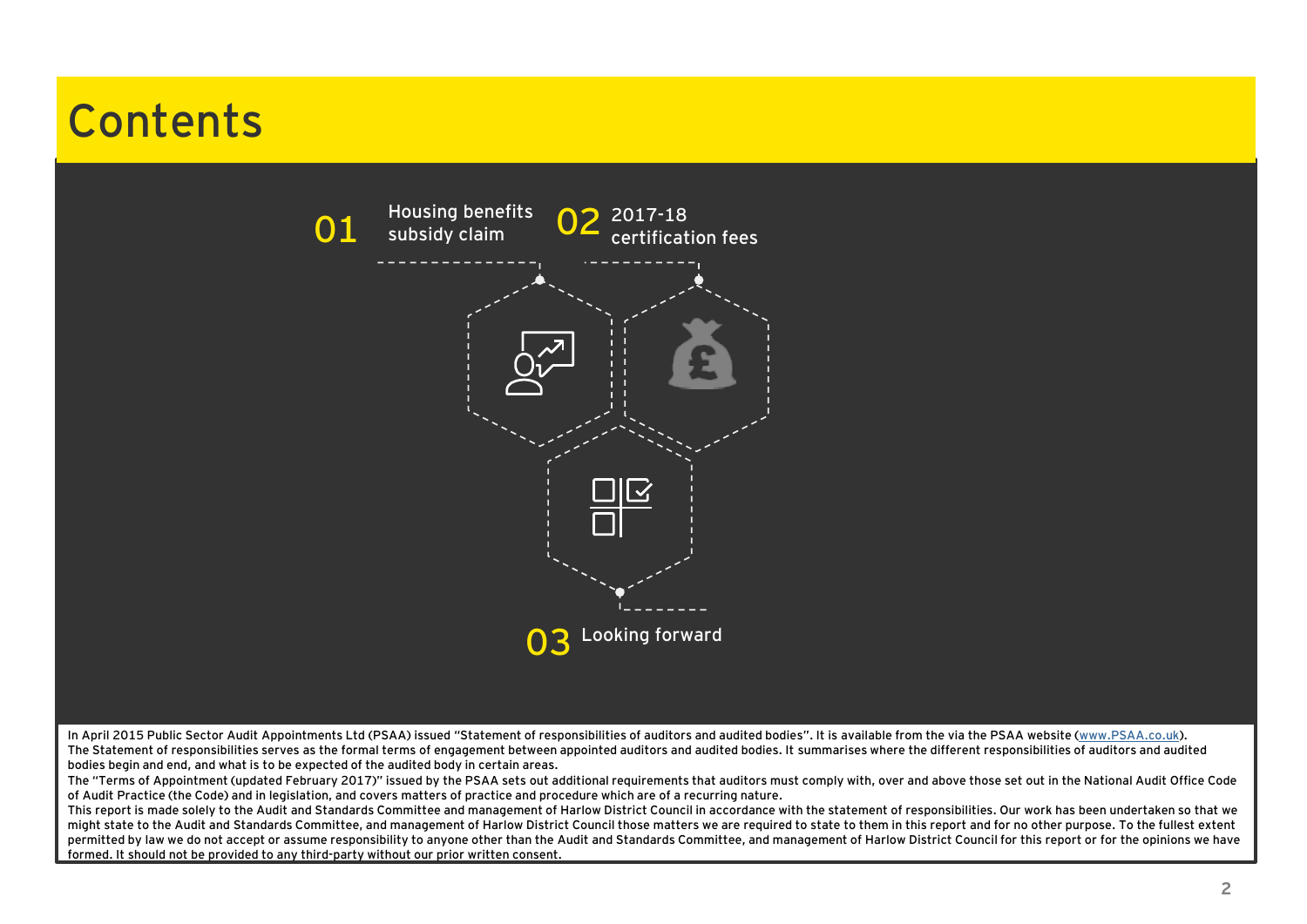#### <span id="page-2-0"></span>**A** 01 - Housing benefits subsidy claim

| Scope of work                                          | <b>Results</b>                    |
|--------------------------------------------------------|-----------------------------------|
| Value of claim presented for certification £32,382,803 |                                   |
| Amended/Not amended                                    | Amended - subsidy increased by £8 |
| <b>Qualification letter</b>                            | Yes                               |

The Council administers the Government's housing benefits scheme for tenants and can claim subsidies from the Department for Work and Pensions (DWP) towards the cost of benefits paid. The certification guidance requires reporting accountants to complete more extensive '40+' or extended testing if initial testing identifies errors in the calculation of benefit or compilation of the claim. 40+ testing may also be carried out as a result of errors that have been identified in the certification of previous years claims. We found errors and carried out extended testing in several areas. Extended and other testing identified errors which the Council amended. They had a small net impact on the claim, as noted above.

We have reported underpayments, uncertainties and the extrapolated value of other errors in a qualification letter. The DWP then decides whether to ask the Council to carry our further work to quantify the error or to claw back the benefit subsidy paid. We include a summary of pages 4 and 5.

# $602 - Fees$

| <b>Claim or return</b>                                                                                                            | $2017 - 18$ | 2017-18        | 2016-17    |
|-----------------------------------------------------------------------------------------------------------------------------------|-------------|----------------|------------|
|                                                                                                                                   | Actual fee  | Indicative fee | Actual fee |
| Housing benefits subsidy claim                                                                                                    | £18.695     | £18,695        | £22,695    |
| PSAA bases the indicative fee for 2017-18 on the outturn fee for 2015-16 and we delivered the certification work within that fee. |             |                |            |

### <u> R<sup>IC</sup></u> 03 - Looking forward

From 2018/19, the Council is responsible for appointing their own reporting accountant to undertake the work on their claims in accordance with the instructions determined by the relevant grant paying body.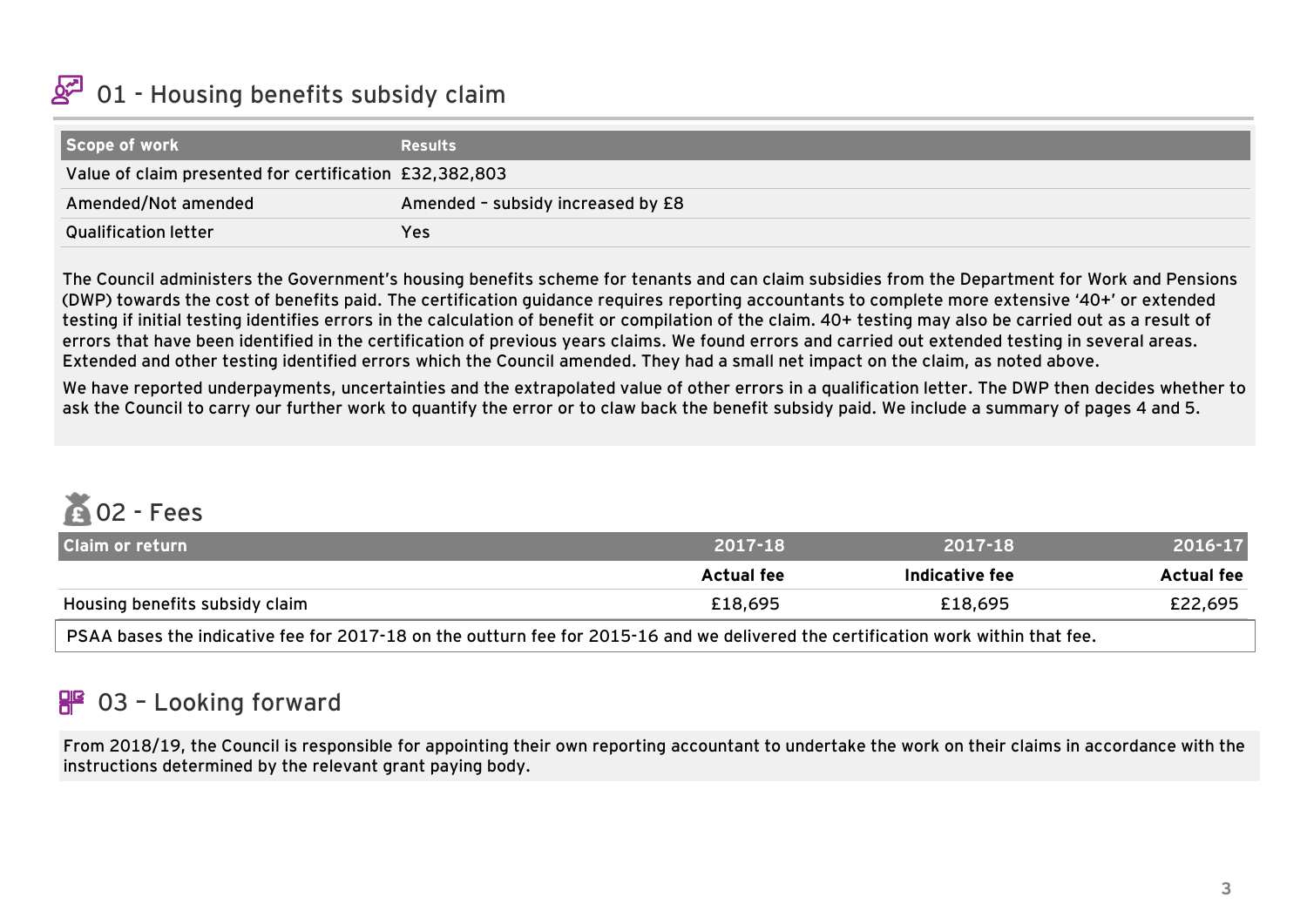

### **Rent Rebates:**

Testing of the initial sample identified the following:

- 1 case (total value £1,563) where the Authority had under claimed subsidy by £24 as the benefits system had incorrectly offset the reversal of a prior year overpayment in the headline and expenditure at full rate cells. The effect of this error is to understate Cells 055 and 061 (Error Type 1).
- 1 case (total value £4,422) where the Authority had overpaid benefit by £19 as a result of an interfacing error with the Housing system that resulted in a prior years rent figure (too high) being used in the assessment of benefits payable. The effect of this error is to overstate Cells 055 and understate Cell 065 (Error Type 3).

Based on our prior year experience of the claim we also undertook 40+ test in respect of Claimant Income assessments.

Testing of the sample identified:

- 5 cases (total value £11,303) where the Authority had underpaid the Claimants by £299 due to errors in calculating Claimant Income and the application of Working and Child Tax Credits. The effect of this error is to understate Cells 055 and 061 (Error Type 1).
- 1 case (total value £4,827) where the Authority had overpaid benefit by £1,509 as a result assessing the case as a passported case when the claimant was not in receipt of a relevant benefit. The effect of this error is to overstate Cells 061 and understate Cell 065 (Error Type 3).
- 1 case (total value £4,827) where the Authority had overpaid benefit by £1,007 as a result of omitting relevant items of income from their benefits assessment. The effect of this error is to overstate Cells 061 and understate Cell 065 (Error Type 3).
- 1 case (total value £5,156) where the Authority had overpaid benefit by £21 as a result of the use of an incorrect Working Tax Credit figure in the assessment of Claimant income. The effect of this error is to overstate Cells 061 and understate Cell 065 (Error Type 3).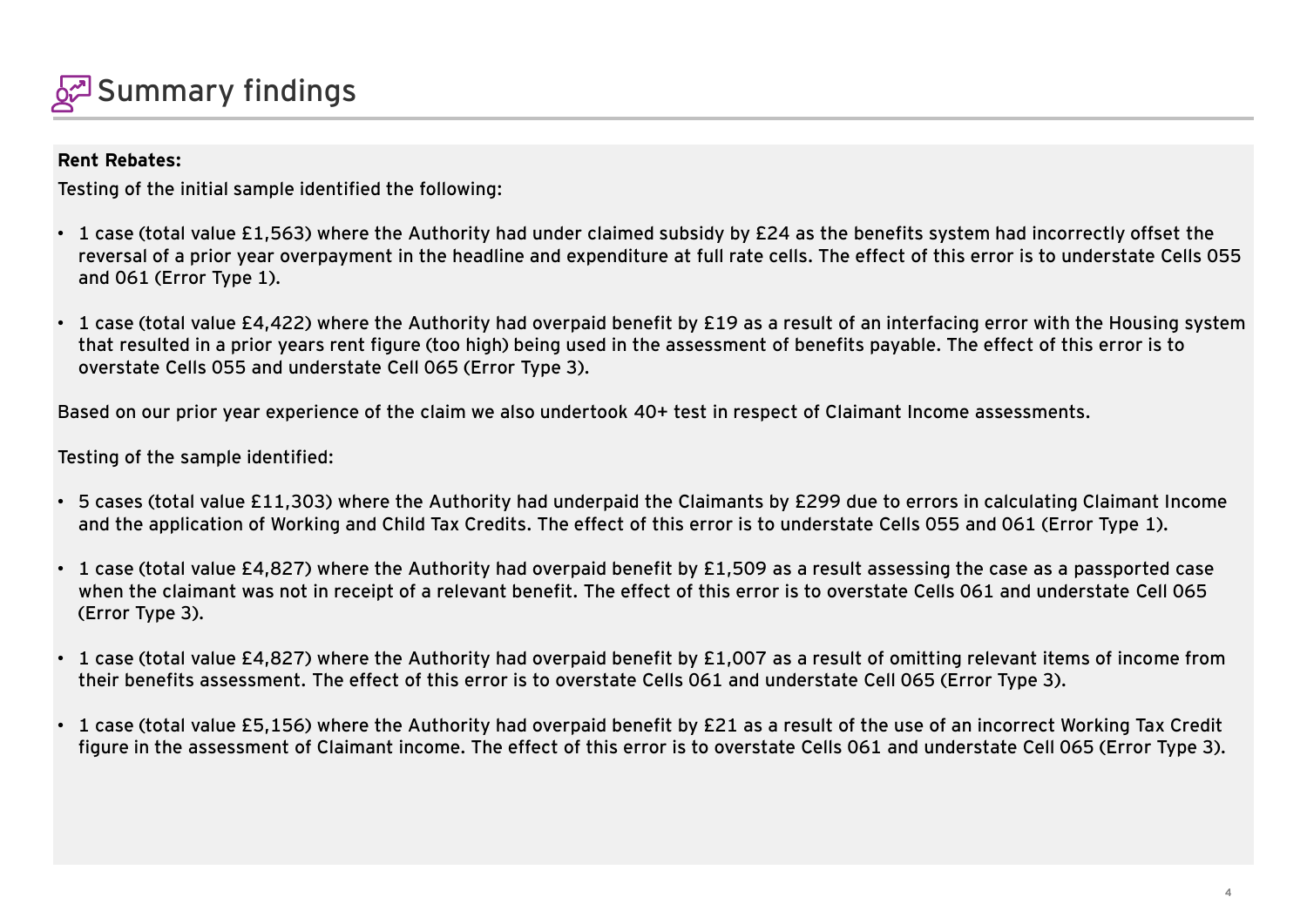

### **Rent Allowance:**

Testing of the initial sample identified:

- 1 case (total value £9,780) where the Authority had overpaid benefit by £5 due to an adjustment the Claimants Self Employed Earnings for payments into a private pension, without their being any evidence of any such payments being made. The effect of this error is to overstate Cell 094 and Cell 103 and understate Cell 113 (Error Type 3).
- 1 case (total value £8,693) where the Authority were unable to reconcile the subsidy claimed due to a known issue with the CIVICA system regarding cases where underlying entitlement is present and more than one assessment impacting the relevant period is processed. The software supplier are developing and testing a correction to bug fix 59067 and 59065 which are due scheduled for distribution with release 18.4 sometime in December 2018 (Error Type 8).

Based on our prior year experience of the claim we also undertook 40+ testing in respect of Change of Address assessments. We identified no errors.